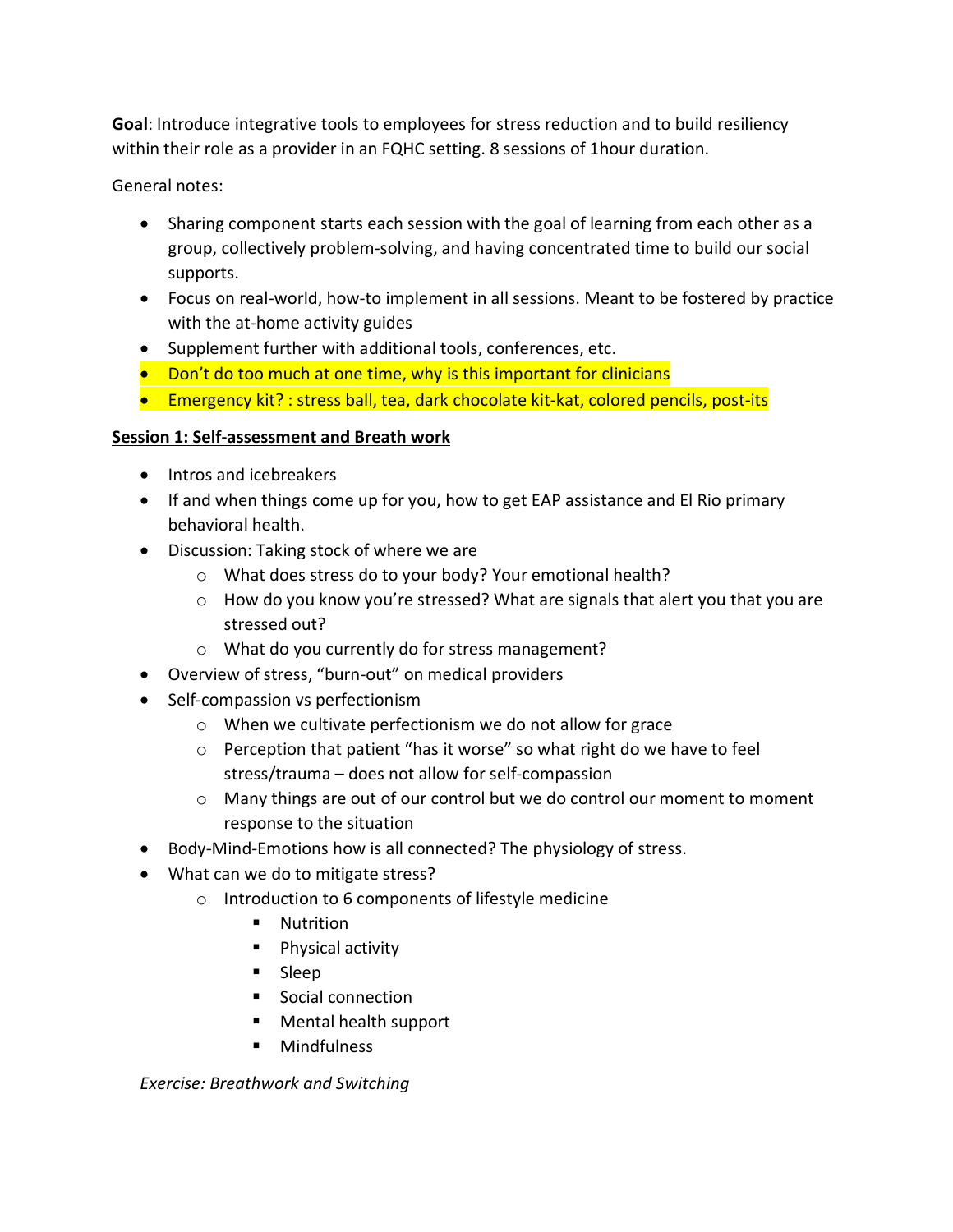- 1. Observation of breath
	- a. Take a moment and observe your breath.
		- i. How does it feel?
		- ii. Where are you breathing?
		- iii. Is it hard to breathe?
		- iv. Inhaling and exhaling?
- 2. Breath Work
	- a. Breathe is the source of life
	- b. Stressful breathing vs relaxed breathing. Sympathetic vs parasympathetic
	- c. Diaphragmatic breathing
- 3. Switching

#### Additional Resources

- a. Original strength breathwork exercise
- b. Dr. Weil's 4-7-8 breathing technique
	- i. Reduces anxiety
	- ii. Helps sleep
	- iii. Manages cravings
	- iv. Controls reduces anger

#### *At home activity: breath observation log*

#### **Session 2: Trauma Stewardship**

- Switching and observation of breath practice
- Finding meaning in our work is a protective factor for "burnout"
- Discussion prompts
	- o When was the last time you experienced meaning?
	- $\circ$  How did you know it was meaningful? What does meaning feel like—in body, mind, and heart?
	- $\circ$  Where do you have opportunities to cultivate more of this feeling of meaning in your daily work life?
- Self-compassion vs perfectionism revisit
- Unhealthy empathy vs healthy empathy (distress vs concern)
	- $\circ$  Healthcare providers that practice healthy empathy positively impact patient care
		- **Increased patient satisfaction**
		- **Increased adherence to medications**
		- **Increased trust**
		- **•** Decrease in reports of symptoms
		- **Increase in provider wellbeing**
	- o Acknowledge others suffering but not assuming it as our own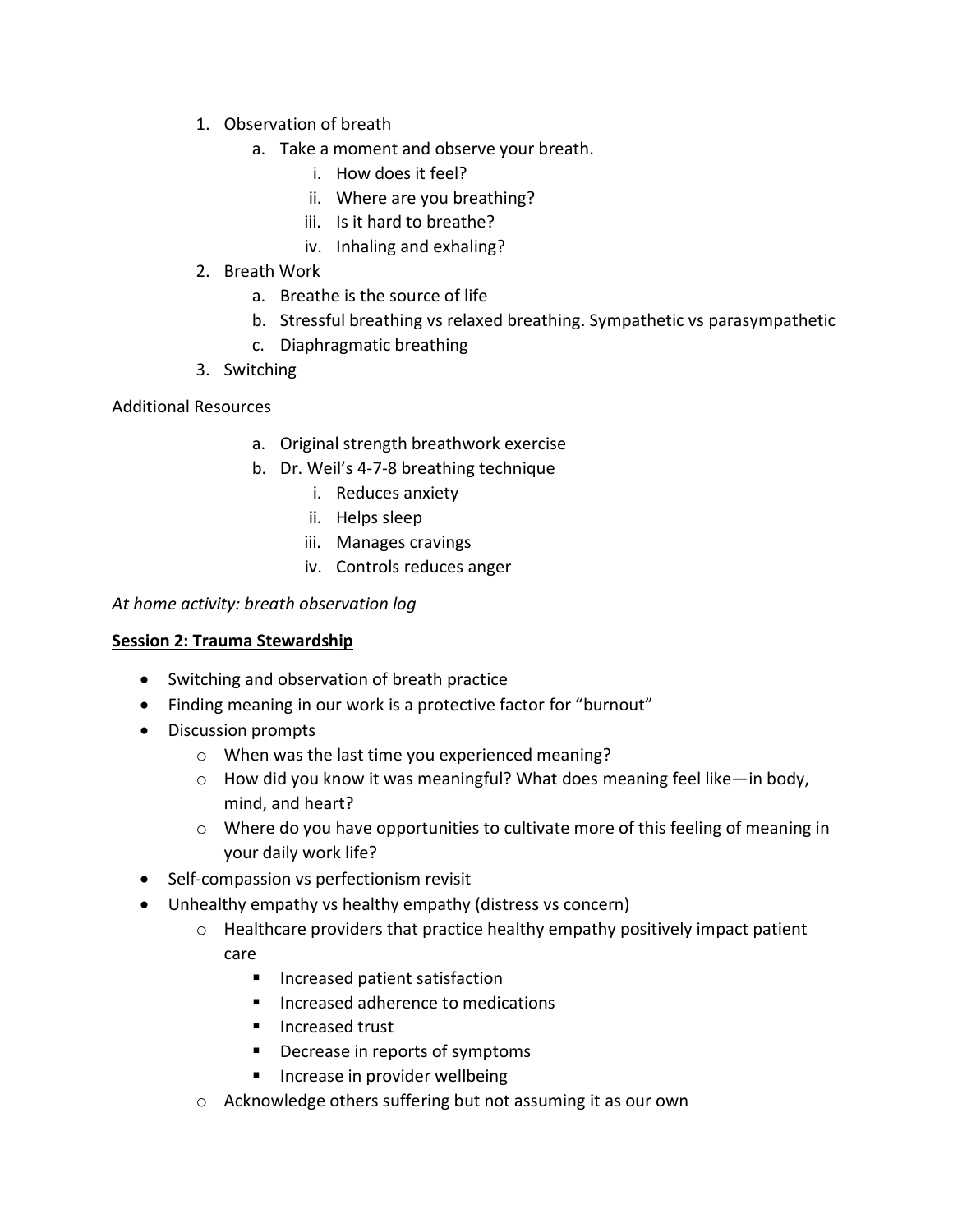- "we are stewards not just of those that allow us into their lives but of our **own** capacity to be helpful…a mindful and connected journey allow us to continue the work" -Jon R Conte from foreword to Trauma Stewardship
- Social connection as a protective factor. Built in group with residents
- Emerging evidence base for kind actions and health benefits
- Re-emphasize self-compassion as kindness
	- o Discussion prompt: What are some ways you have shown yourself kindness in the last 2 weeks? Shown it to others? How has someone shown it to you?

*Exercise: Laying down or sitting guided loving kindness visualization*

*At-home activity: weekly kindness challenge, post-its with kind thoughts*

### **Session 3: Mindful Senses and Grounding Practices**

- Refocus with switching and centering
- Discuss mind-racing and stress response vs focused attention. Why this is important for medical providers
- Introduction to mindful sense activities
- Grounding and centering benefits

### *Exercises: Mindful Listening, Mindful Walk, Finger Labyrinth*

- 1. Mindful Walk
	- a. Walk slowly around a space you are in every day.
	- b. Use only your eyes to identify new details
	- c. Vary your perspective
- 2. Mindful listening
	- a. Play audio. Close eyes if comfortable
		- i. What different sounds can you hear
		- ii. How many
		- iii. Does it create a picture of a place in your mind
		- iv. Can you imagine yourself in that place
- 3. Finger Labyrinth

*At-home Activities: mindful walk practice and journaling/drawing prompt. Mandala coloring as grounding* 

### **Session 4: Acupressure Points for Relaxation**

- What is acupressure?
- Body scan practice (pg. 53 in CAPACITAR manual)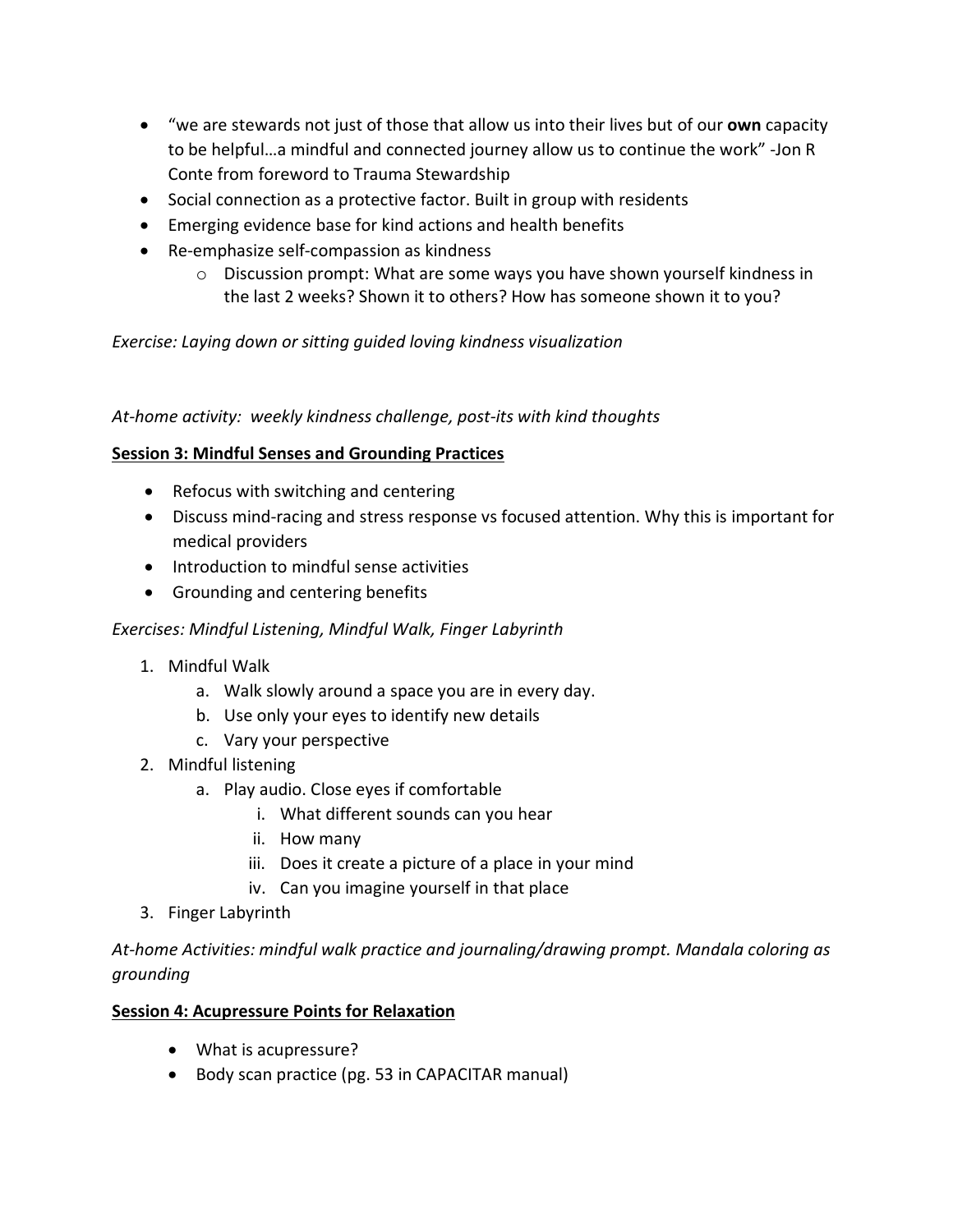- $\circ$  Discussion prompt: Is there any pain or discomfort anywhere in your body? Where are you carrying any stress? Do you carry different kinds of stress in different places?
- Acupressure Holds
- Physical activity as a protective practice. Gentle movements

### *Exercises: Holds and Capacitar Acupressure points*

- 1. Acupressure is an ancient art using finger pressure on specific points to unblock, balance, or increase circulation of life force in the body. Hold points for 2-4 minutes
	- *a. Head hold-*one hand on forehead one on base of the back of head
	- b. *Gates of Consciousness*-used for irritability and balance left and right brain. Interlace your fingers, place your hands behind head and with your thumbs press the two points at left and right sides of the base of the skull in the indentation between the muscles and bones.
	- c. *Heavenly Pilar* used for stress and burnout located half an inch below the base of the skull between the muscles of the neck about one half inch outward from either side of the spine.
	- d. *Wind Mansion* used for mental stress is found at the base of the skull at the center of the back of the head.
	- e. *Heavenly Rejuvenation-* used for nervous tension. In the upper shoulder area, a half inch below the top of the shoulder midway between the neck and the arm socket
- 2. Pal Dan Gum 8 Silken Movements

*At-home activity: Brain Body Healing Movements from Alaska Resilience Initiative, Physical Activity log* 

### **Session 5 : Progressive Muscle Relaxation and Sleep**

- Sleep and health
- Physiological effects of PMR
- How to guide yourself through PMR at home

### *Exercise: guided full-body progressive muscle relaxation*

1.Progressive Muscle Relaxation

- a. Diaphragmatic breathing
- b. Starting at the toes and slowly work your way up body to top of the head
- c. Isolate squeeze and release each muscle as we move upwards
- d. Revisit body scan

### *At-home activity: weekly kindness challenges, sleep checklist and guided PMR meditation*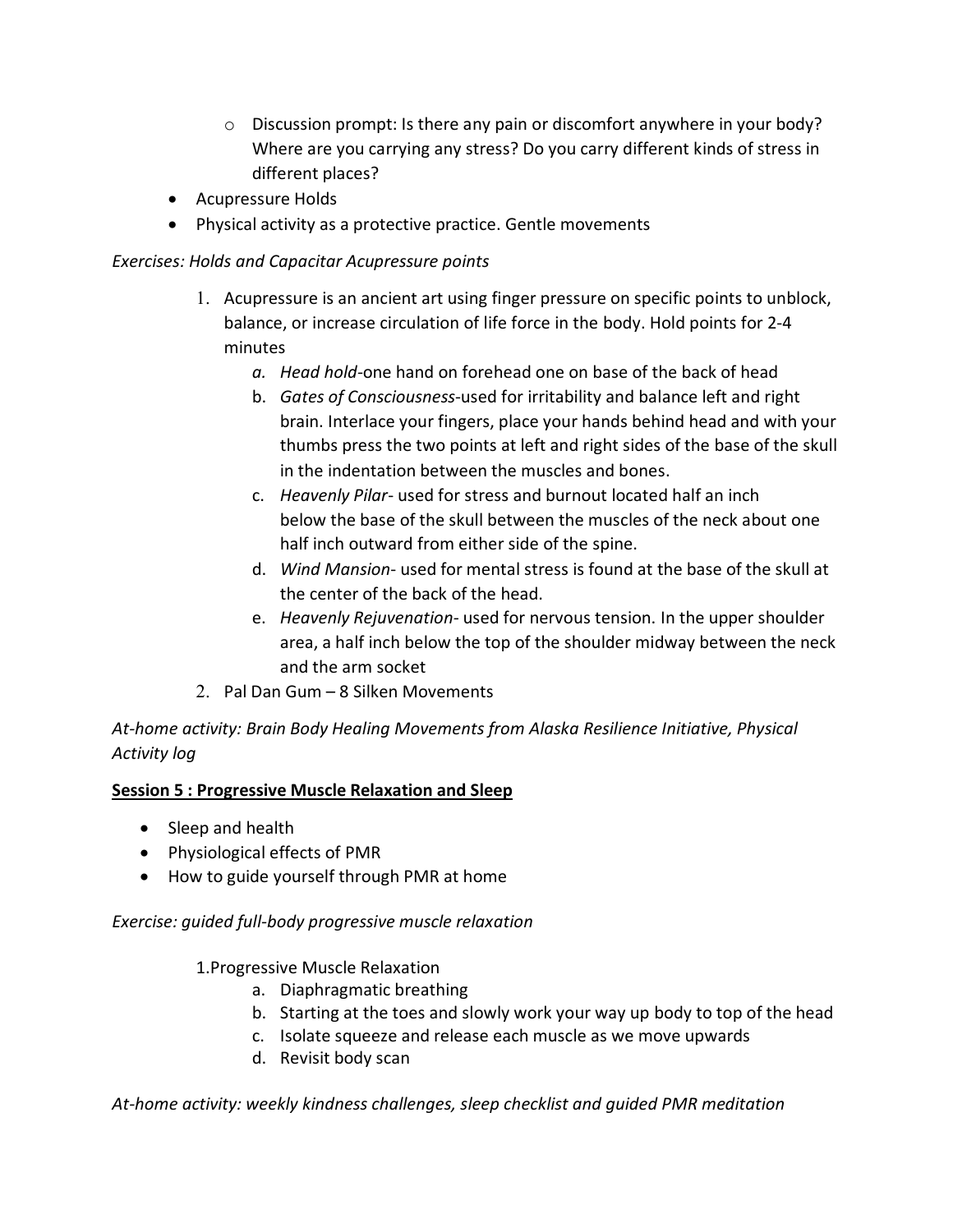### **Session 6: Energy flow, Environment, Fingerholds**

- Discussion prompts
	- o What is your understanding of energy flow? Or your energy itself?
	- o What drains you? Work? Family? Finances?
	- o What rejuvenates you? Physical activity? Time with a loved one? Art?
- Introduction to energy meridians and connections to emotions

*Exercise: Finding Your Energy Field (pg41), Protection Position, Fingerhold meditation* 

- 1. Finding your energy field
- 2. Fingerhold meditation.
	- a. Acupressure point in each finger and emotion it is attached to

# *At-home activity: make a checklist for yourself for energy rejuvenating activities*

# **Session 7: EFT (Tapping)**

- Switching and breathwork
- Have you heard of tapping? Intro to Emotional Freedom Technique
	- o Manages but does not suppress or erase emotions. Makes issues more manageable
	- o Allows us to switch to regulated state

# *Exercise: Tapping (EFT)*

- 1. Go through acupressure points and how to tap
	- a. Self-assessment
	- b. Wording can be changed
	- c. Go through exercise as many times as needed
	- d. Re-assess
	- e. Discussion
- 2. Protection mudra
	- a. Important for medical providers to help combat feelings of helplessness, of trauma
- 3. Review, re-visit any techniques participant like

At-home activity: Creating a mantra for yourself and anchoring it to your day.

### **Session 8: Journaling and gratitude practices**

- Free form discussion, participant-led
	- o How have you applied the exercises you've learned?